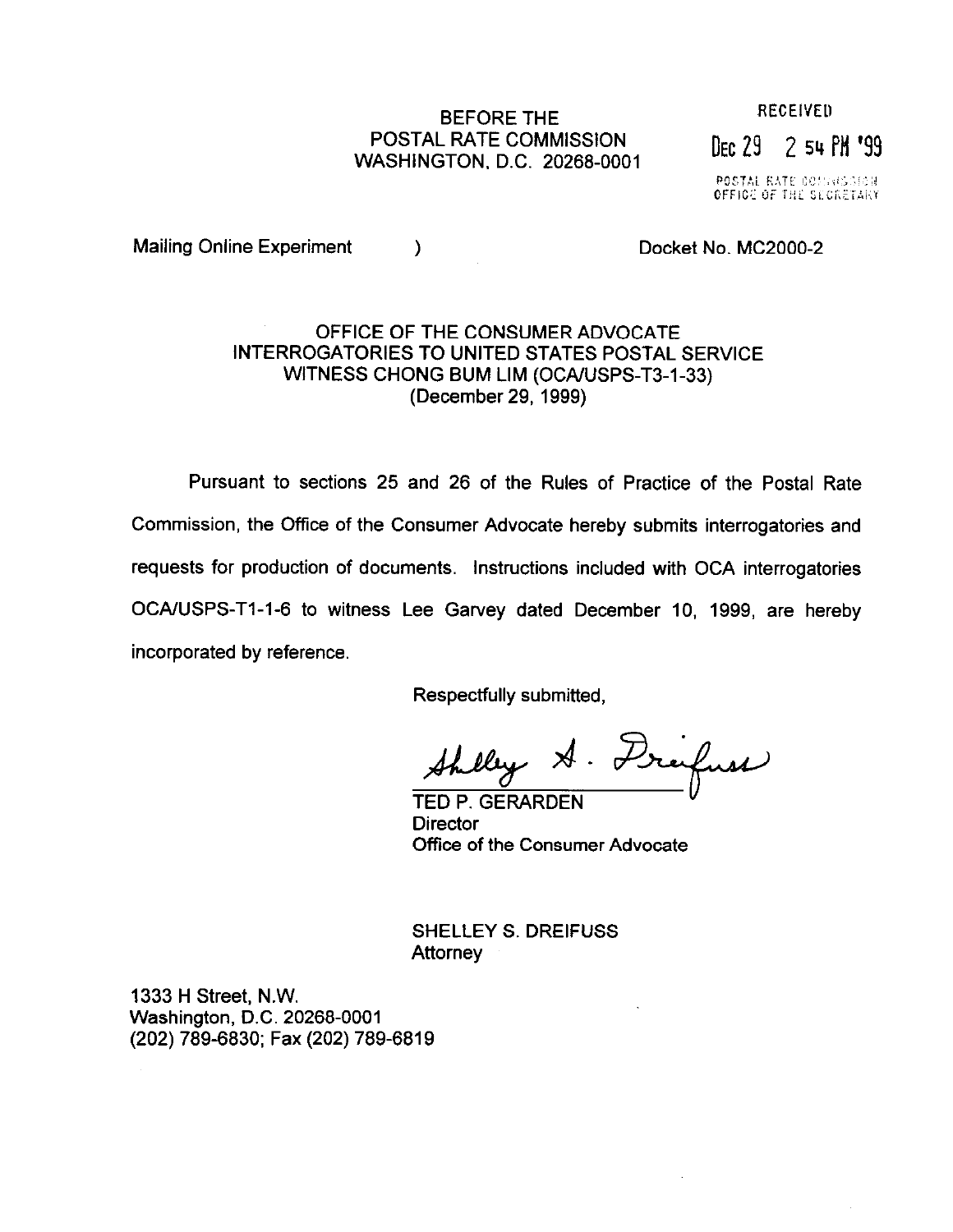OCA/USPS-T-3-1. Please refer to your testimony at page 10. You state "Based on current usage levels in San Mateo . . . . " Please explain what this "current usage" consists of and how it relates to MOL since the withdrawal of the previous MOL experiment request on May 5,1999.

OCA/USPS-T-3-2. Please refer to your testimony at page 10. Please specify the volume estimates that underlie your MOL T3 connection usage. Also state any assumptions made concerning the number of simultaneous users of MOL. Provide the source of volume figures and assumptions made.

OCAIUSPS-T-3-3. Do you expect the T3 connection usage to increase during the life of the experiment? If so, how much? If not, explain why.

OCAIUSPS-T-3-4. What is the source of the T3 connection fee set forth at line 190 of Workpaper A? Please state specifically your source(s) for the \$648,000 and \$1,296,000 figures. If your sources are written documents, then provide copies of such documents and cite the specific pages relied upon. If your source(s) are individuals, then state the following for each individual who contributed to the development of the connection fee estimates:

a. company or organization that employs this individual,

b. organizational unit or department within the company or organization,

C. position of individual within the company or organization,

d. all sources and assumptions utilized by the individual to reach the conclusions that were provided to you,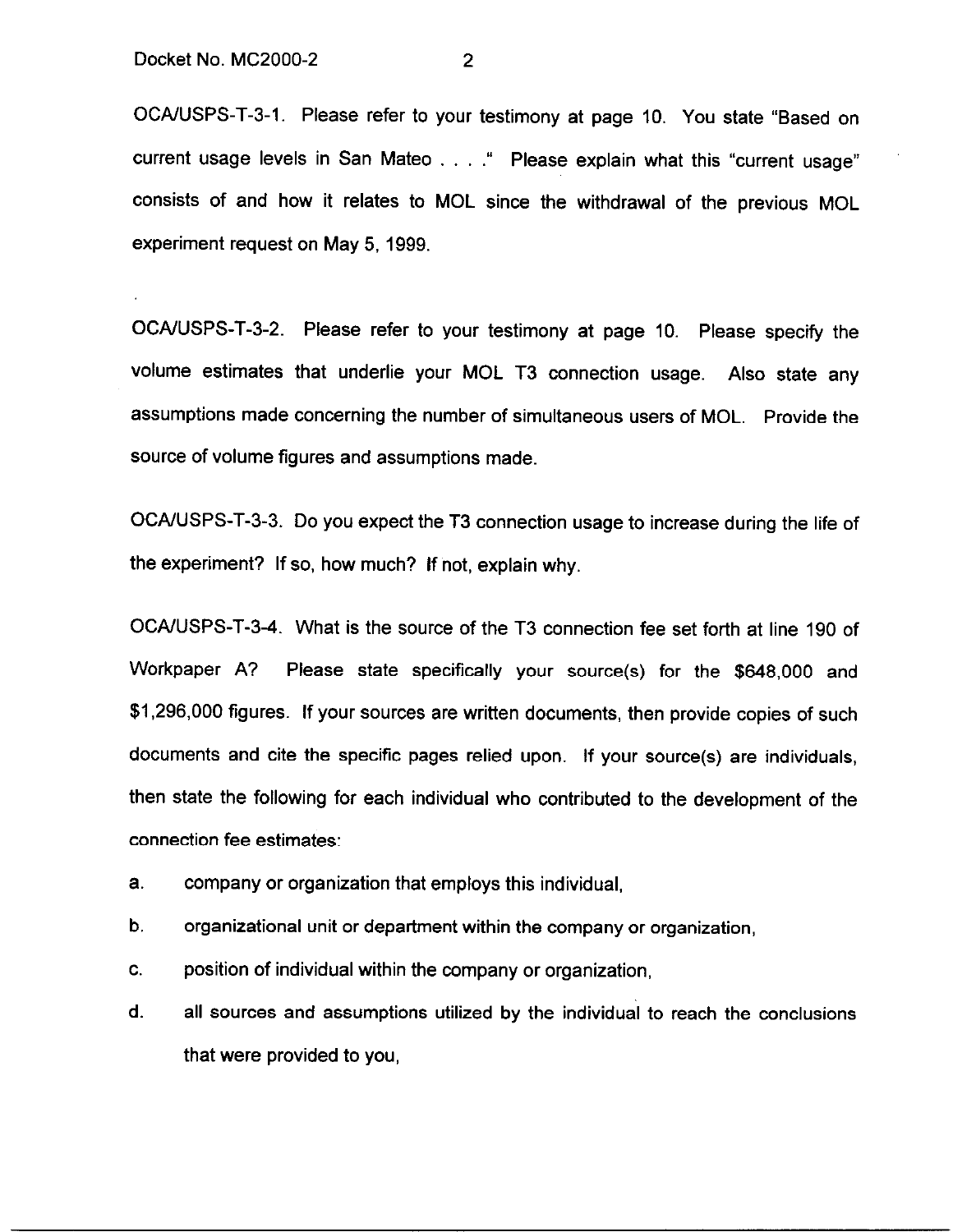- e. the medium used by individuals to communicate information to you (state specifically whether the communication was oral or in writing).
- f. Also provide any written information transmitted to you by individuals listed above that was used to develop the connection fee estimates.
- 9. Provide any notes that you made reflecting any oral communications made by such individuals to you.
- h: If no written materials currently exist, then specifically state, to the best of your recollection, each conversation you had with the individuals listed above.

OCA/USPS-T-3-5. Please refer to USPS-T-3, Workpaper A, lines 1-117.

- a. How did you determine the type of hardware and equipment that would be necessary to implement the MOL experiment? Please state specifically your source(s) for the hardware and equipment items listed. If your sources are written documents, then provide copies of such documents and cite the specific pages relied upon. If your source(s) are individuals, then state the following for each individual who contributed to the development of hardware and equipment estimates:
	- i. company or organization that employs this individual,
	- ii. organizational unit or department within the company or organization,
	- $iii.$  position of individual within the company or organization,
	- iv. all sources and assumptions utilized by the individual to reach the conclusions that were provided to you,
	- V. the medium used by individuals to communicate information to you (state specifically whether the communication was oral or in writing).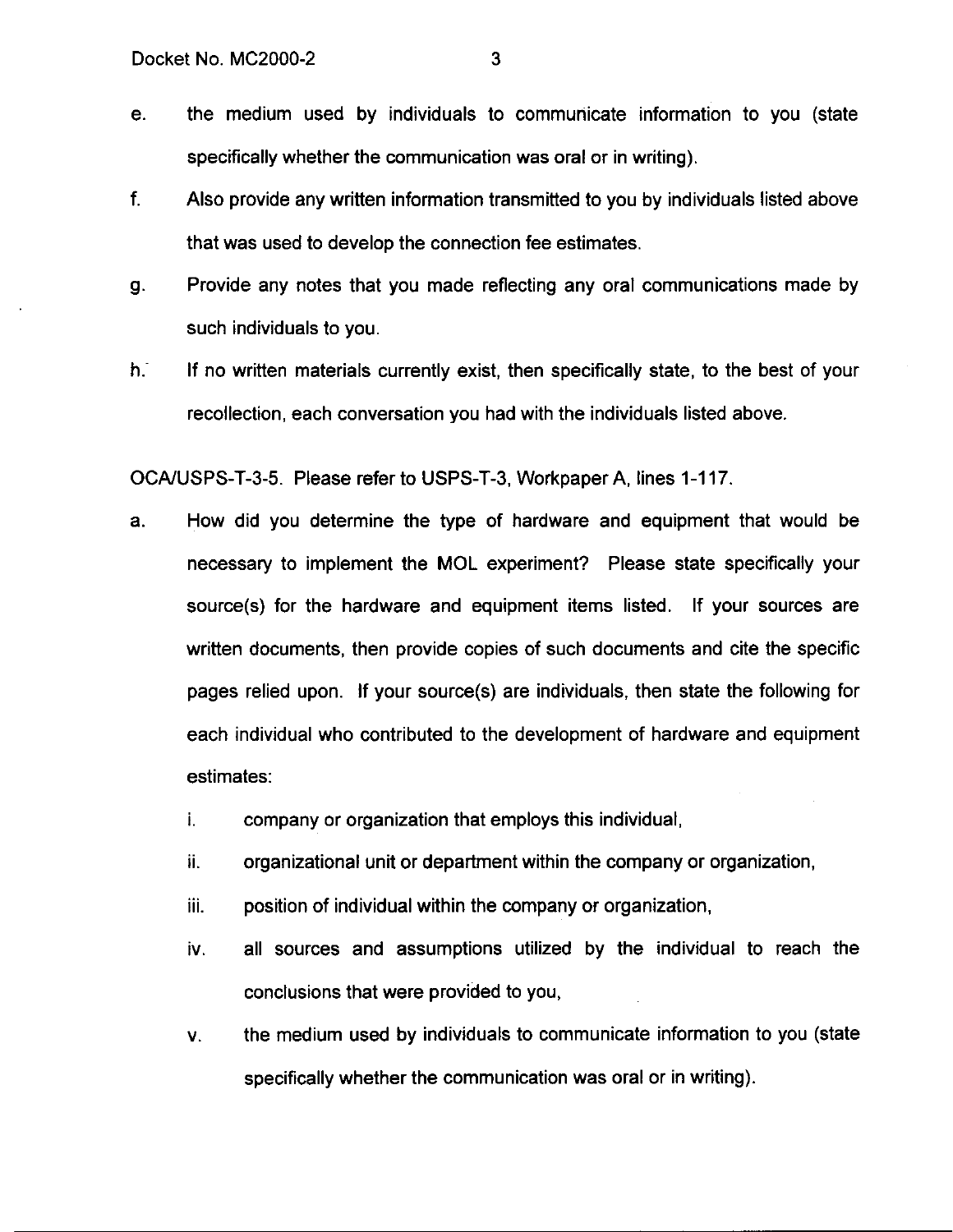- vi. Also provide any written information transmitted to you by individuals listed above that was used to develop the hardware and equipment estimates,
- vii. Provide any notes that you made reflecting any oral communications made by such individuals to you.
- viii. If no written materials currently exist, then specifically state, to the best of your recollection, each conversation you had with the individuals listed above.
- b. How did you determine the quantities of hardware and equipment that would be necessary to implement the MOL experiment? Please state specifically your source(s) for the quantities of hardware and equipment items listed. If your sources are written documents, then provide copies of such documents and cite the specific pages relied upon. If your source(s) are individuals, then state the following for each individual who contributed to the development of estimates of hardware and equipment quantities:
	- i. company or organization that employs this individual,
	- ii, organizational unit or department within the company or organization,
	- iii. position of individual within the company or organization,
	- iv. all sources and assumptions utilized by the individual to reach the conclusions that were provided to you,
	- V. the medium used by individuals to communicate information to you (state specifically whether the communication was oral or in writing).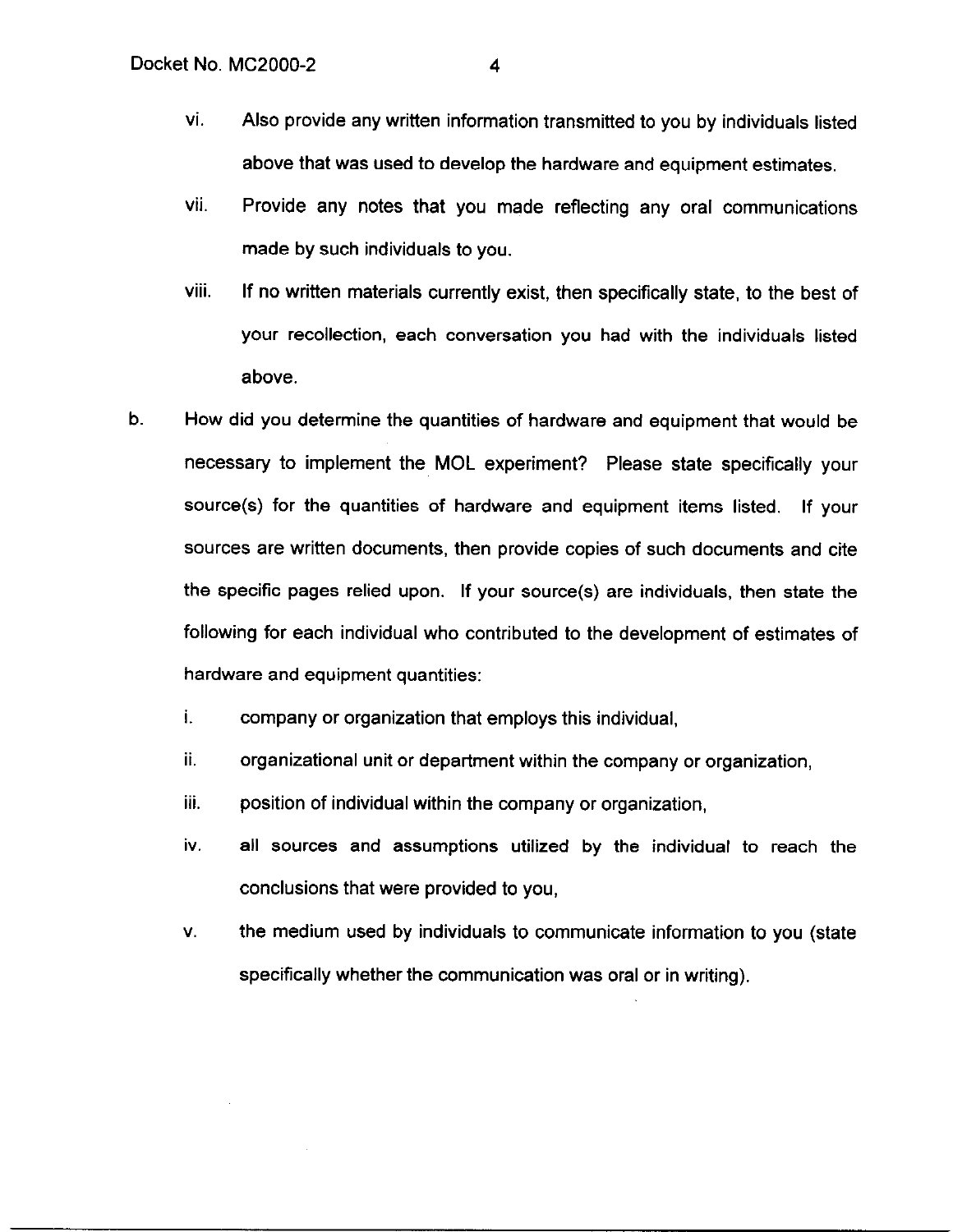- vi. Also provide any written information transmitted to you by individuals listed above that was used to develop estimates of hardware and equipment quantities.
- vii. Provide any notes that you made reflecting any oral communications made by such individuals to you.
- viii. If no written materials currently exist, then specifically state, to the best of your recollection, each conversation you had with the individuals listed above.

OCAIUSPS-T-3-6. Does the list of hardware and equipment in lines 1-117 of Workpaper A constitute an estimate of all hardware and equipment expenditures that will be necessary over the course of the entire 3-year experiment? If not, then state the period of time for which these items will be acquired.

OCA/USPS-T-3-7. Explain how the Postal Service's plan "to have its full network of 25 print sites in place near the middle of the second year of the experiment" (Request at 3) has resulted in estimates of specific quantities of hardware and equipment to be listed in Workpaper A. By way of illustration, if the Postal Service were to have planned approximately half the number of print sites-say 12 print sites in total for the duration of the experiment—which hardware and equipment estimates would have changed, and by how much? Please be specific.

OCAAJSPS-T-3-8. For purposes of developing the hardware and equipment estimates presented in lines 1-117 of Workpaper A, what assumption was made concerning the number of simultaneous MOL users?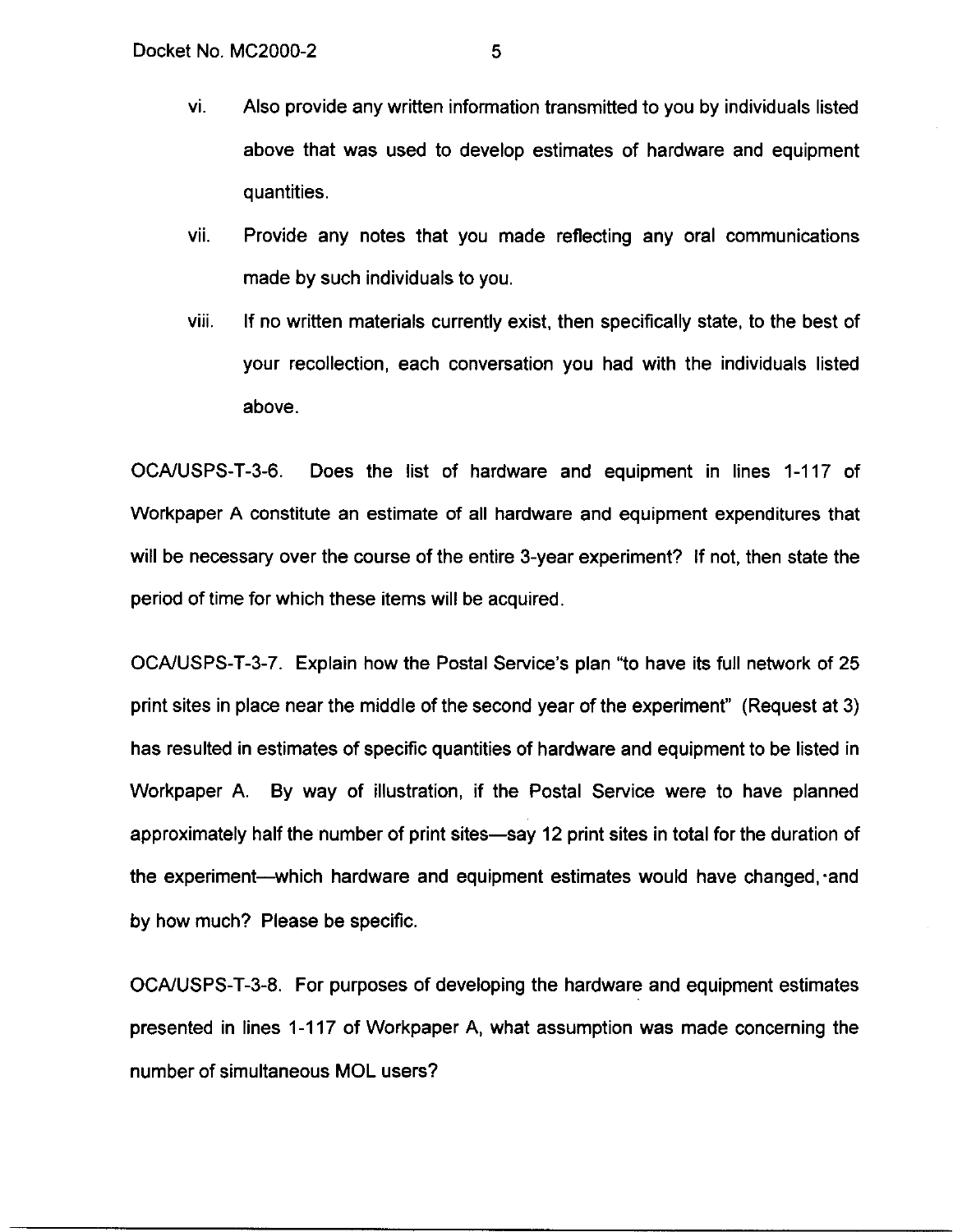- a. State the number of simultaneous users assumed.
- b. Explain how this assumption affects the type and quantity of hardware and equipment that must be acquired.
- C. For purposes of illustration, how would specific hardware and equipment acquisitions be affected if the number stated in response to part a. of this interrogatory were to double? How would specific hardware and equipment acquisitions be affected if the number stated in response to part a. of this interrogatory were to be halved?

OCA/USPS-T-3-9. Do the anticipated hardware and equipment needs set forth in lines 1-117 of Workpaper A reflect the yearly and total volume estimates for impressions and pieces (i.e., as indicated by the volume of envelopes), that are set forth in Exh. USPS-5A? If not, then what volume assumptions underlie the hardware/equipment estimates? If so, explain the relationship between the volume estimates and the type and quantity of equipment set forth in the workpaper.

- a. By way of illustration, how would the hardware and equipment estimates change if total volume were doubled?
- b. By way of illustration, how would the hardware and equipment estimates change if total volume were halved?
- C. By way of illustration, how would the hardware and equipment estimates change if yearly volumes remained constant, instead of increasing steadily over the 3 year period?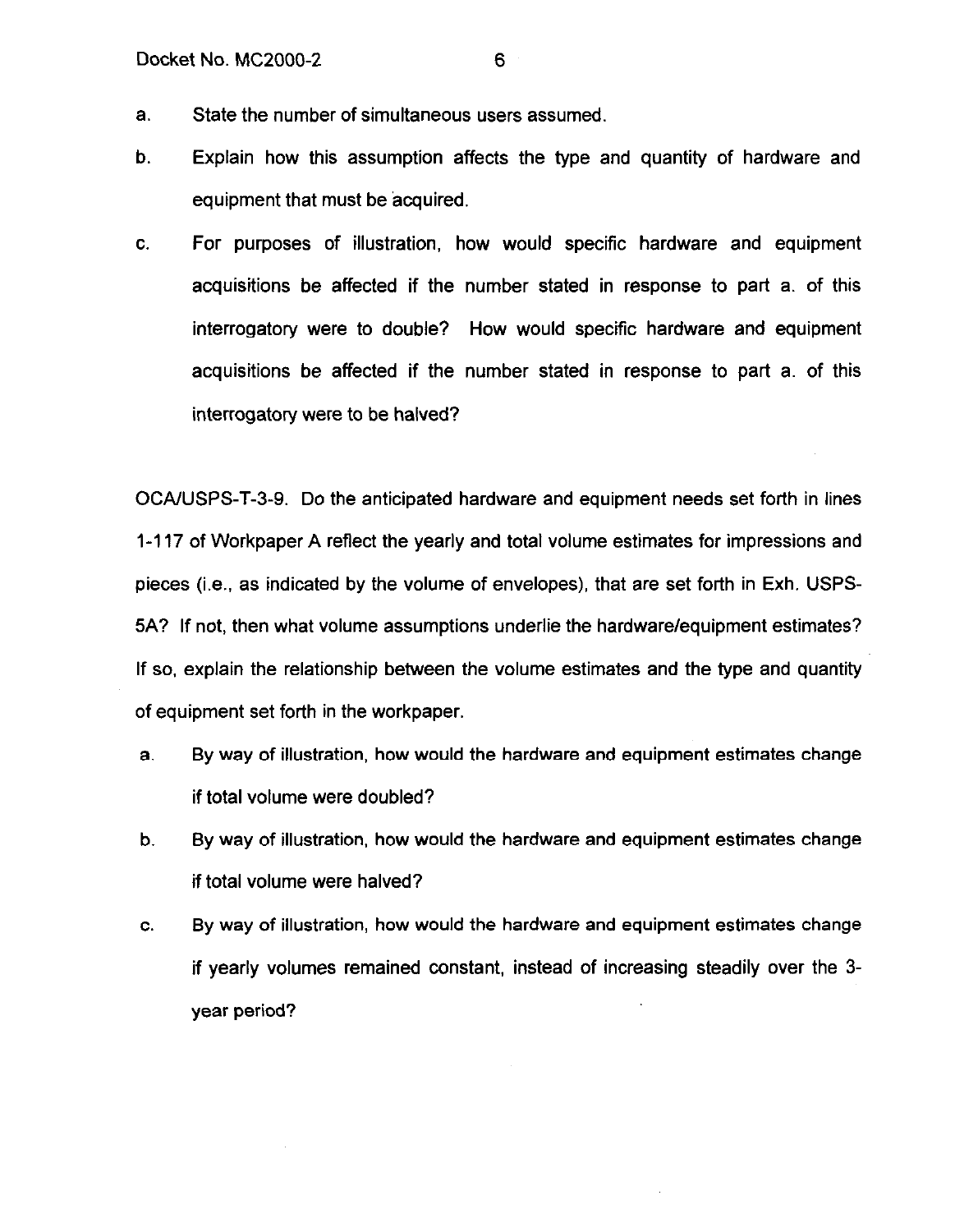OCA/USPS-T-3-10. Does the Postal Service currently own any of the equipment listed in lines 1-117 of Workpaper A as a result of offering MOL during the operations test or the market test?

- a. If so, how are the expenditures for currently-owned equipment accounted for in Workpaper A?
- b. If expenditures for currently-owned equipment are not included in the Workpaper A cost estimates, then has witness Plunkett accounted for them in his analysis? (This may be redirected to witness Plunkett for a response). Give a specific explanation, including citations, to the place(s) in Postal Service testimony or workpapers where expenditures for already-owned equipment are accounted for.

OCAIUSPS-T-3-l I. Please refer to USPS-T-3, Workpaper A, lines 119-174.

- a. How did you determine the type of software that would be necessary to implement the MOL experiment? Please state specifically your source(s) for the software listed. If your sources are written documents, then provide copies of such documents and cite the specific pages relied upon. If your source(s) are individuals, then state the following for each individual who contributed to the development of software estimates:
	- i. company or organization that employs this individual,
	- ii. organizational unit or department within the company or organization,
	- iii. position of individual within the company or organization,
	- iv. all sources and assumptions utilized by the individual to reach the conclusions that were provided to you,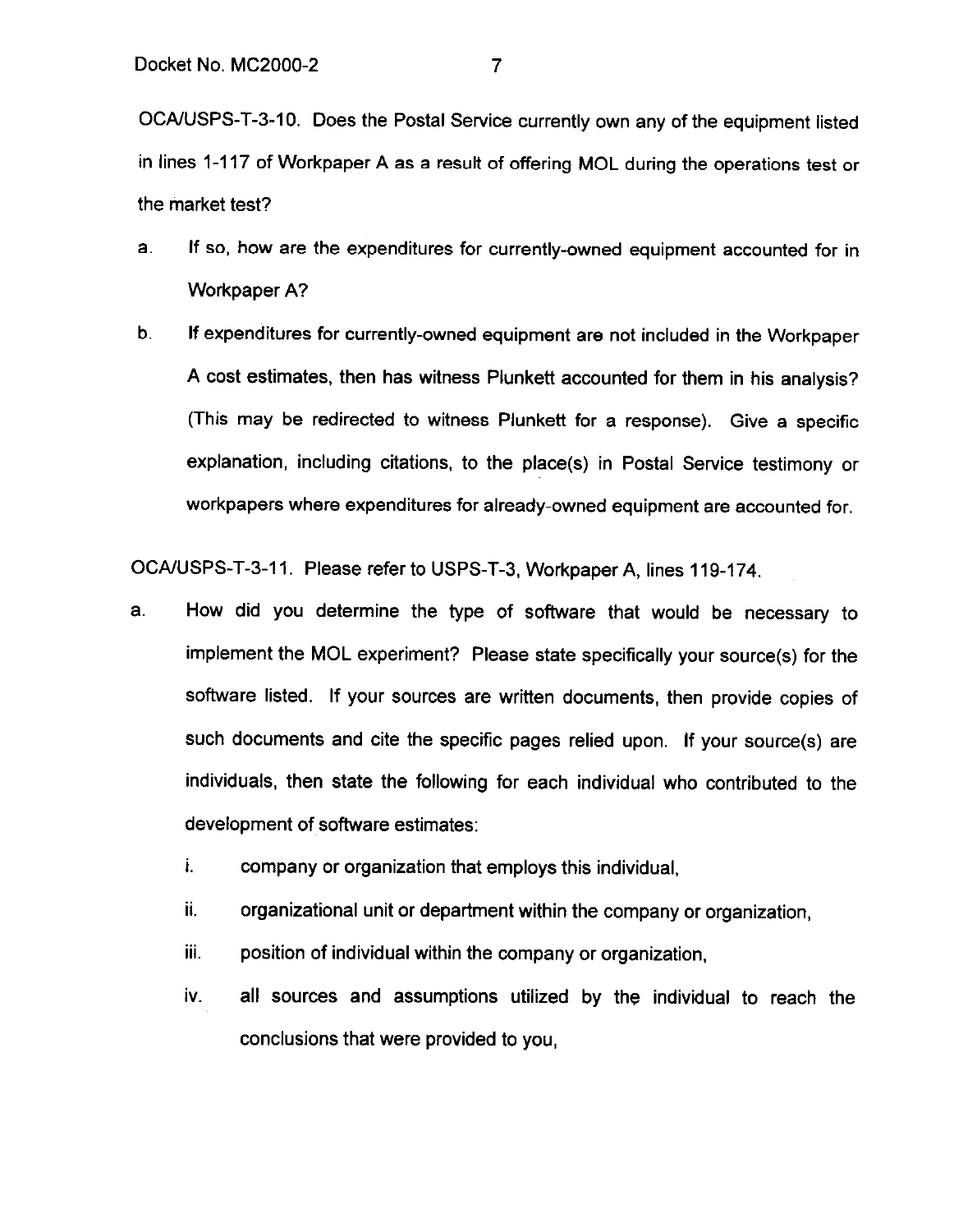- V. the medium used by individuals to communicate information to you (state specifically whether the communication was oral or in writing).
- vi. Also provide any written information transmitted to you by individuals listed above that was used to develop software estimates.
- vii. Provide any notes that you made reflecting any oral communications made by such individuals to you.
- Viii. If no written materials currently exist, then specifically state, to the best of your recollection, each conversation you had with the individuals listed above.
- b. How did you determine the quantities of software that would be necessary to implement the MOL experiment? Please state specifically your source(s) for the quantities of software listed. If your sources are written documents, then provide copies of such documents and cite the specific pages relied upon. If your source(s) are individuals, then state the following for each individual who contributed to the development of estimates of software quantities:
	- i. company or organization that employs this individual,
	- ii. organizational unit or department within the company or organization,
	- $\mathbf{ii}$ . position of individual within the company or organization,
	- iv. all sources and assumptions utilized by the individual to reach the conclusions that were provided to you,
	- V. the medium used by individuals to communicate information to you (state specifically whether the communication was oral or in writing).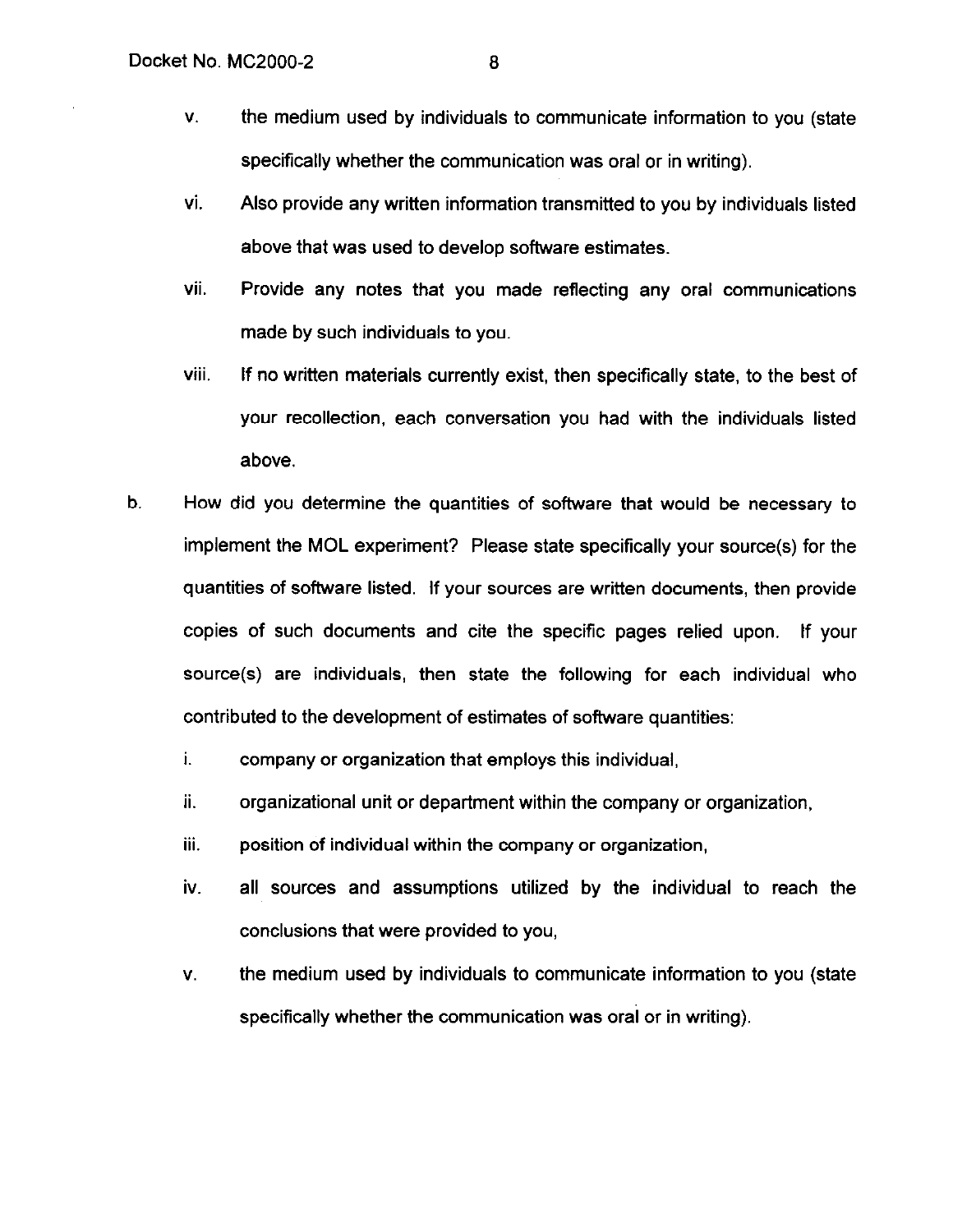- vi. Also provide any written information transmitted to you by individuals listed above that was used to develop estimates of software quantities.
- vii. Provide any notes that you made reflecting any oral communications made by such individuals to you.
- viii. If no written materials currently exist, then specifically state, to the best of your recollection, each conversation you had with the individuals listed above.

OCAIUSPS-T-3-12. Does the list of software in lines 119-174 of Workpaper A constitute an estimate of software expenditures that will be necessary over the course of the entire 3-year experiment? If not, then state the period of time for which the software will be acquired.

OCA/USPS-T-3-13. Explain how the Postal Service's plan "to have its full network of 25 print sites in place near the middle of the second year of the experiment" (Request at 3) has resulted in estimates of specific quantities of software to be listed in Workpaper A. By way of illustration, if the Postal Service were to have planned approximately half the number of print sites-say 12 print sites in total for the duration of the experimentwhich software estimates would have changed, and by how much? Please be specific.

OCA/USPS-T-3-14. For purposes of developing the software estimates presented in lines 119-174 of Workpaper A, what assumption was made concerning the number of simultaneous MOL users?

a. State the number of simultaneous users assumed.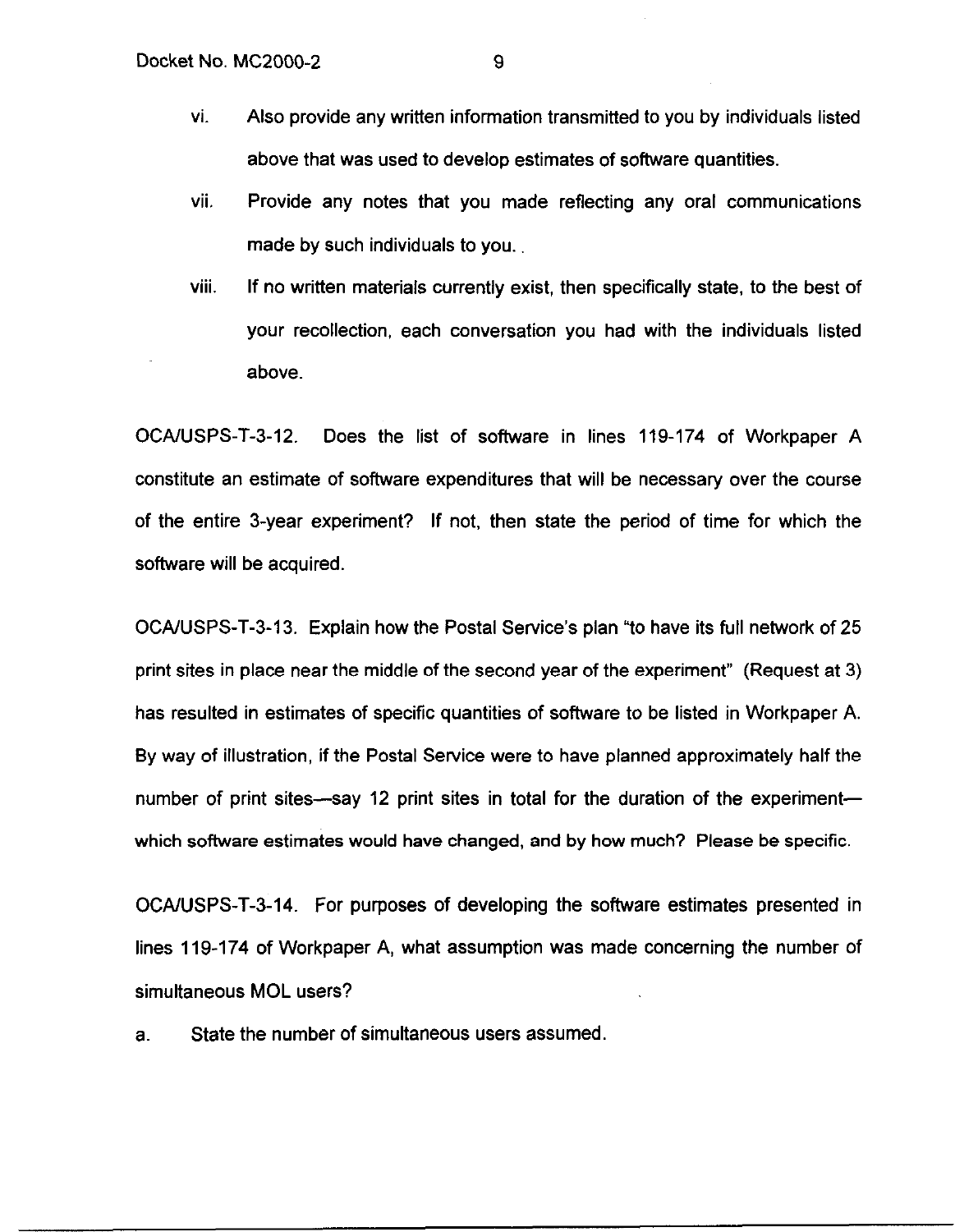- b. Explain how this assumption affects the type ahd quantity of software that must be acquired.
- C. For purposes of illustration, how would specific software acquisitions be affected if the number stated in response to part a. of this interrogatory were to double? How would specific software acquisitions be affected if the number stated in response to part a. of this interrogatory were to be halved?

OCALJSPS-T-3-15. Do the anticipated software needs set forth in lines 119-174 of Workpaper A reflect the yearly and total volume estimates for impressions and pieces  $(i.e., as indicated by the volume of envelopes), that are set forth in Exh. USPS-5A? If$ not, then what volume assumptions underlie the software estimates? If so, explain the relationship between the volume estimates and the type and quantity of software set forth in the workpaper.

- a. By way of illustration, how would the software estimates change if total volume were doubled?
- b. By way of illustration, how would the software estimates change if total volume were halved?
- C. By way of illustration, how would the software estimates change if yearly volumes remained constant, instead of increasing steadily over the 3-year period?

OCAIUSPS-T-3-16. For the software listed at lines 121-174, state for each software item whether it is "off-the-shelf' or customized. If the software is customized, then state which company (or individual) designed the software and how the cost was estimated.

OCA/USPS-T-3-17. Please refer to USPS-T-3, Workpaper A, lines 176-188.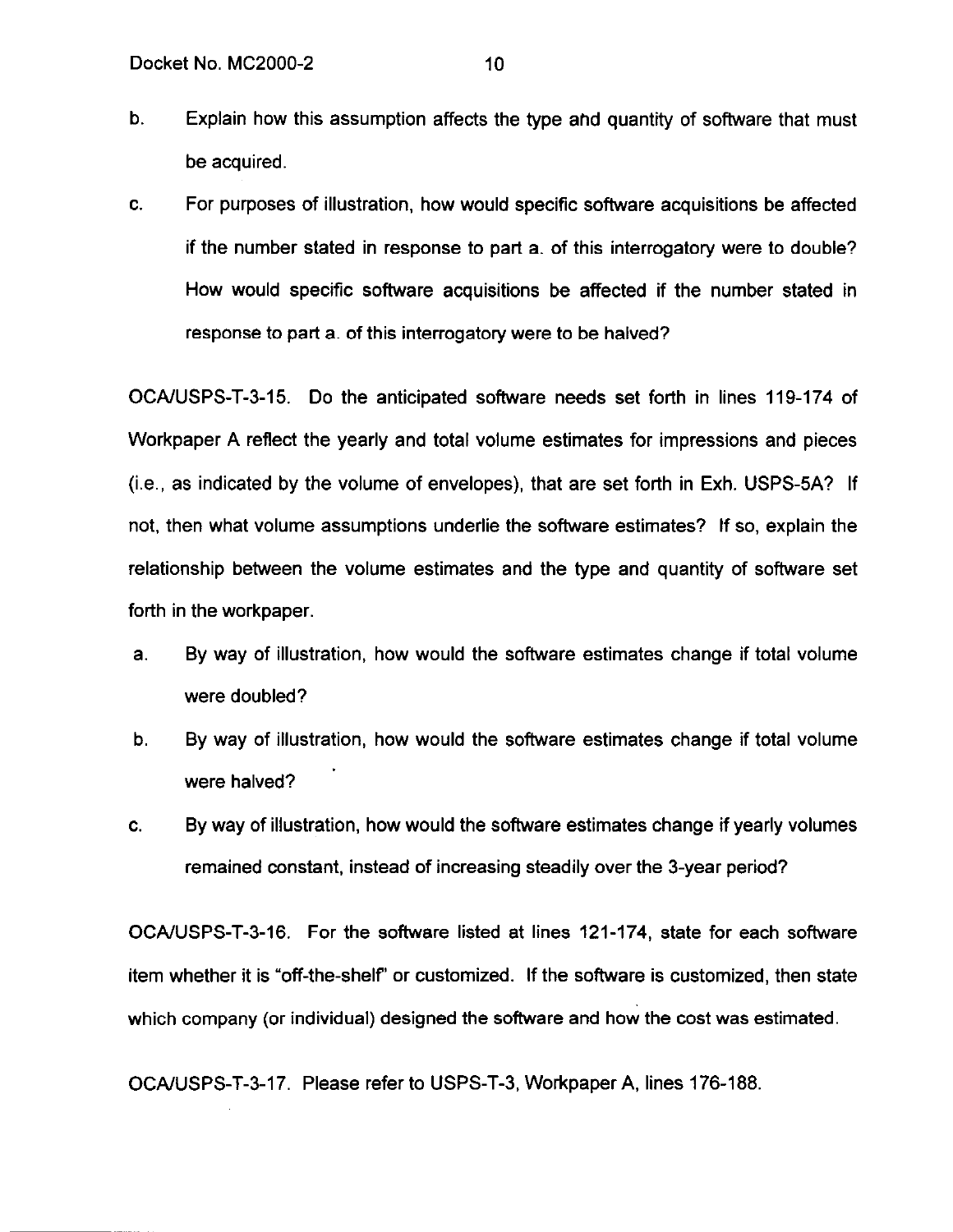- a. How did you determine the type of telecomlnetworking item that would be necessary to implement the MOL experiment? Please state specifically your source(s) for the telecom/networking items listed. If your sources are written documents, then provide copies of such documents and cite the specific pages relied upon. If your source(s) are individuals, then state the following for each individual who contributed to the development of telecom/networking estimates:
	- i. company or organization that employs this individual,
	- ii. organizational unit or department within the company or organization,
	- Ill. position of individual within the company or organization,
	- iv. all sources' and assumptions utilized by the individual to reach the conclusions that were provided to you,
	- V. the medium used by individuals to communicate information to you (state specifically whether the communication was oral or in writing).
	- vi. Also provide any written information transmitted to you by individuals listed above that was used to develop telecom/networking estimates.
	- vii. Provide any notes that you made reflecting any oral communications made by such individuals to you.
	- VIII. If no written materials currently exist, then specifically state, to the best of your recollection, each conversation you had with the individuals listed above.
- b. How did you determine the quantities of telecom/networking items that would be necessary to implement the MOL experiment? Please state specifically your source(s) for the quantities of telecom/networking items listed. If your sources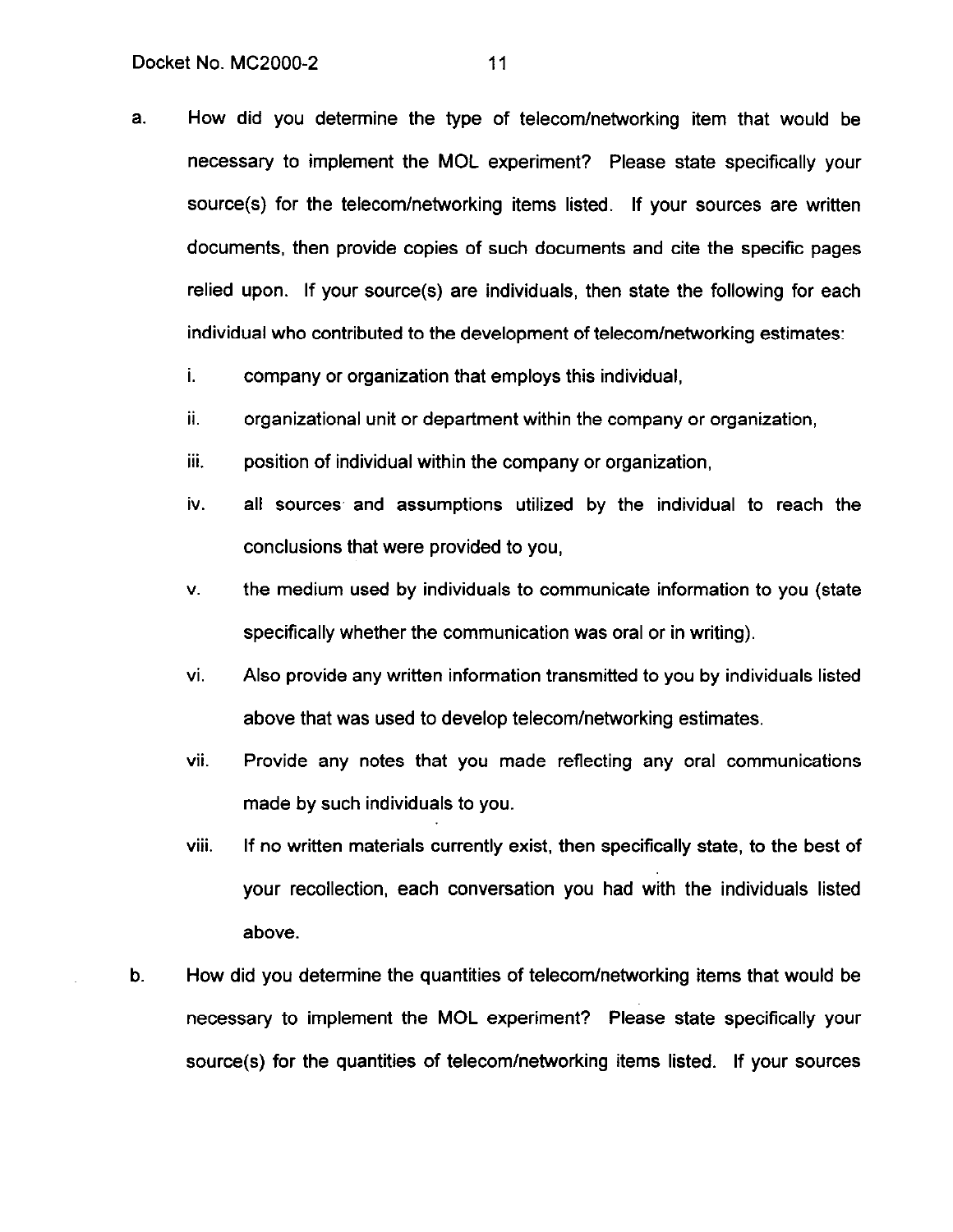are written documents, then provide copies of such documents and cite the specific pages relied upon. If your source(s) are individuals, then state the following for each individual who contributed to the development of estimates of quantities of telecom/networking items:

i. company or organization that employs this individual,

- ii. organizational unit or department within the company or organization,
- Ill. position of individual within the company or organization,
- iv. all sources and assumptions utilized by the individual to reach the conclusions that were provided to you,
- V. the medium used by individuals to communicate information to you (state specifically whether the communication was oral or in writing).
- vi. Also provide any written information transmitted to you by individuals listed above that was used to develop estimates of quantities of telecom/networking items.
- vii. Provide any notes that you made reflecting any oral communications made by such individuals to you.
- VIII If no written materials currently exist, then specifically state, to the best of your recollection, each conversation you had with the individuals listed above.

OCA/USPS-T-3-18. Please refer to line 194 of Workpaper A. Please explain in detail the work performed under the description "MOL Cost for Development (to Date)." State specifically your source(s) for the \$3,258,290 cost figure. If your sources are written documents, then provide copies of such documents and cite the specific pages relied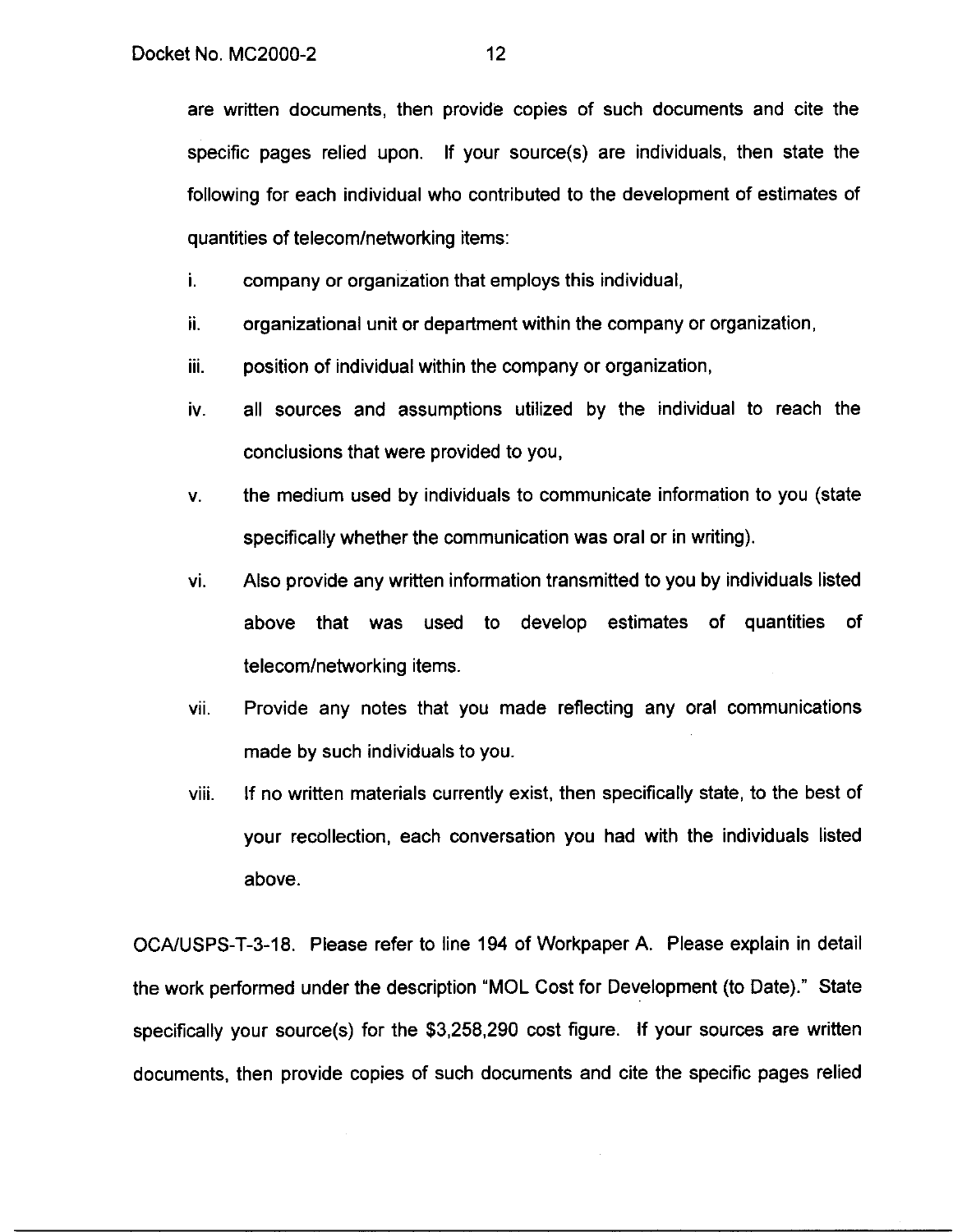upon. If your source(s) are individuals, then state the following for each individual who contributed to the development of the cost figure:

- a. company or organization that employs this individual,
- b. organizational unit or department within the company or organization,
- C. position of individual within the company or organization,
- d. all sources and assumptions utilized by the individual to reach the conclusions that were provided to you,
- e. the medium used by individuals to communicate information to you (state specifically whether the communication was oral or in writing).
- f. Also provide any written information transmitted to you by individuals listed above that was used to develop the cost figure.
- 9. Provide any notes that you made reflecting any oral communications made by such individuals to you.
- h. If no written materials currently exist, then specifically state, to the best of your recollection, each conversation you had with the individuals listed above.

OCAIUSPS-T-3-19. Please refer to line 195 of Workpaper A. Please explain in detail the work performed under the description "MOL Application Development." State specifically your source(s) for the \$970,202 cost figure. If your sources are written documents, then provide copies of such documents and cite the specific pages relied upon. If your source(s) are individuals, then state the following for each individual who contributed to the development of the cost figure:

- a. company or organization that employs this individual,
- b. organizational unit or department within the company or organization,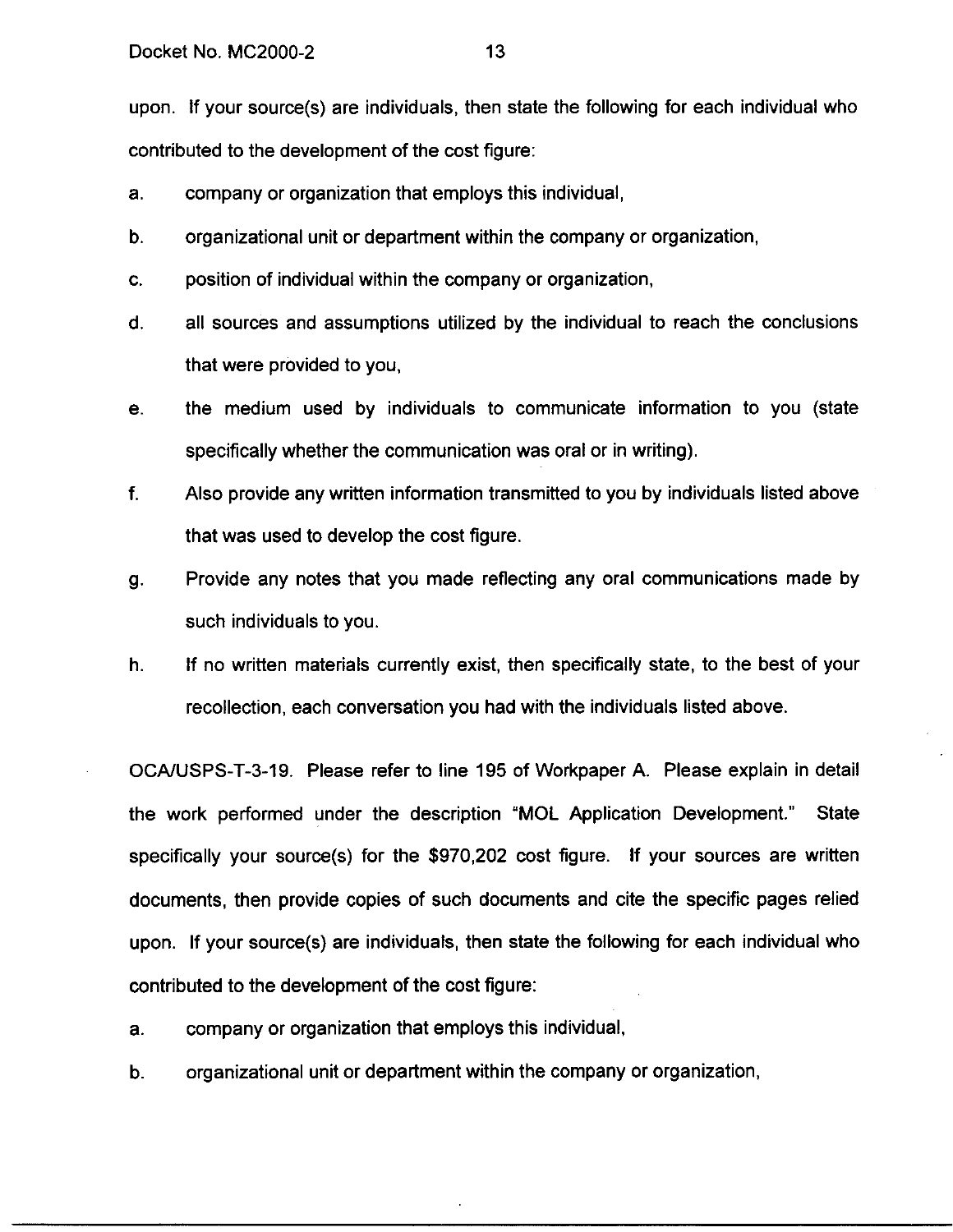- C. position of individual within the company or organization,
- d. all sources and assumptions utilized by the individual to reach the conclusions that were provided to you,
- e. the medium used by individuals to communicate information to you (state specifically whether the communication was oral or in writing).
- f. Also provide any written information transmitted to you by individuals listed above that was used to develop the cost figure.
- 9. Provide any notes that you made reflecting any oral communications made by such individuals to you.
- h. If no written materials currently exist, then specifically state, to the best of your recollection, each conversation you had with the individuals listed above.

OCA/USPS-T-3-20. Please refer to line 196 of Workpaper A. Please explain in detail the work performed under the description "MOL Enhancements." State specifically your source(s) for the \$9,395,581 cost figure. If your sources are written documents, then provide copies of such documents and cite the specific pages relied upon. If your source(s) are individuals, then state the following for each individual who contributed to the development of the cost figure:

- a. company or organization that employs this individual,
- b. organizational unit or department within the company or organization,
- C. position of individual within the company or organization,
- d. all sources and assumptions utilized by the individual to reach the conclusions that were provided to you,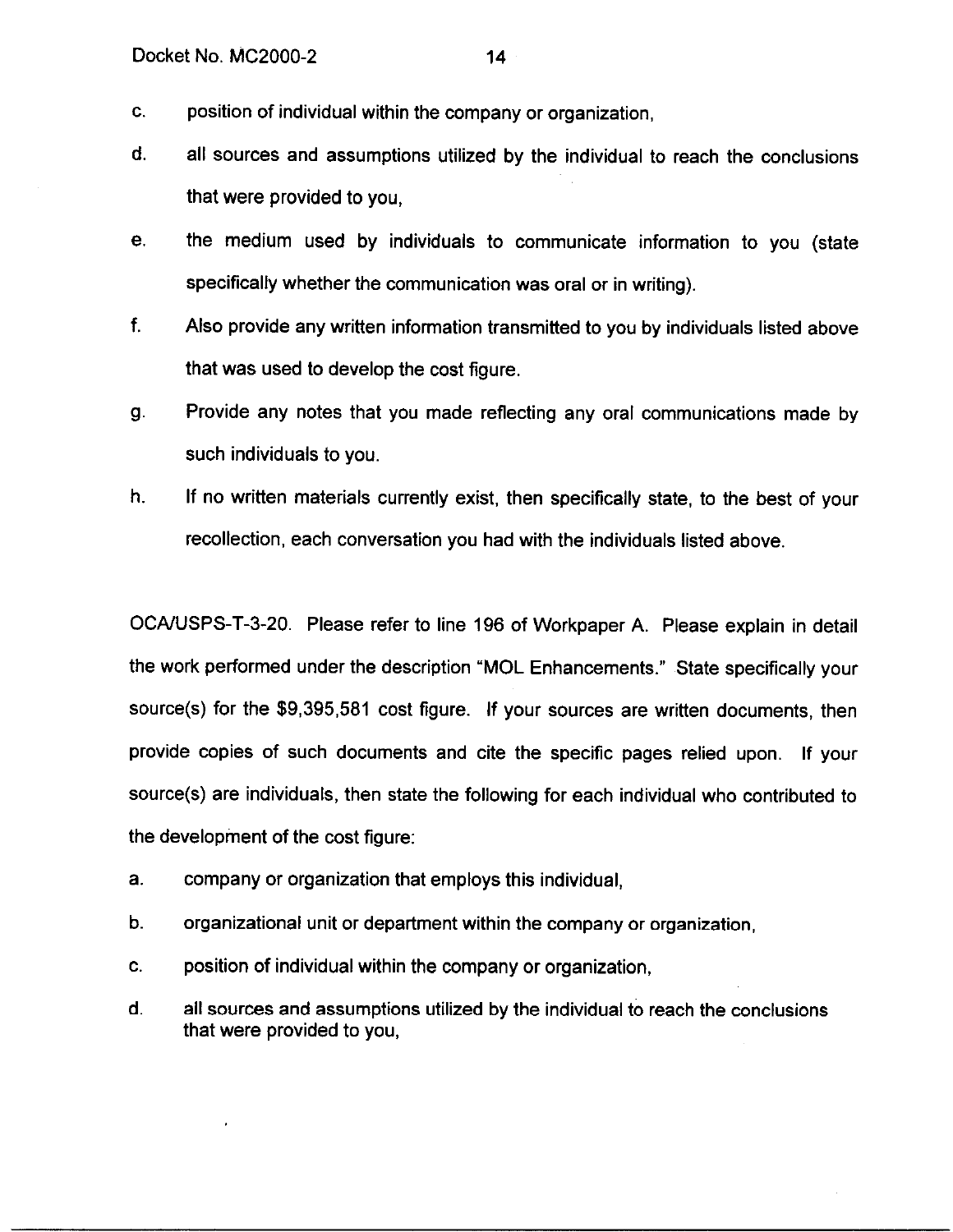- e. the medium used by individuals to communicate information to you (state specifically whether the communication was oral or in writing).
- f. Also provide any written information transmitted to you by individuals listed above that was used to develop the cost figure.
- 9. Provide any notes that you made reflecting any oral communications made by such individuals to you.
- h. If no written materials currently exist, then specifically state, to the best of your recollection, each conversation you had with the individuals listed above.

OCA/lJSPS-T-3-21. Please refer to line 197 of Workpaper A. Please explain in detail the work performed under the description "MOL Integration with USPS.com." State specifically your source(s) for the \$250,000 cost figure. If your sources are written documents, then provide copies of such documents and cite the specific pages relied upon. If your source(s) are individuals, then state the following for each individual who contributed to the development of the cost figure:

- a. company or organization that employs this individual,
- b. organizational unit or department within the company or organization,
- C. position of individual within the company or organization,
- d. all sources and assumptions utilized by the individual to reach the conclusions that were provided to you,
- e. the medium used by individuals to communicate information to you (state specifically whether the communication was oral or in writing).
- f. Also provide any written information transmitted to you. by individuals listed above that was used to develop the cost figure.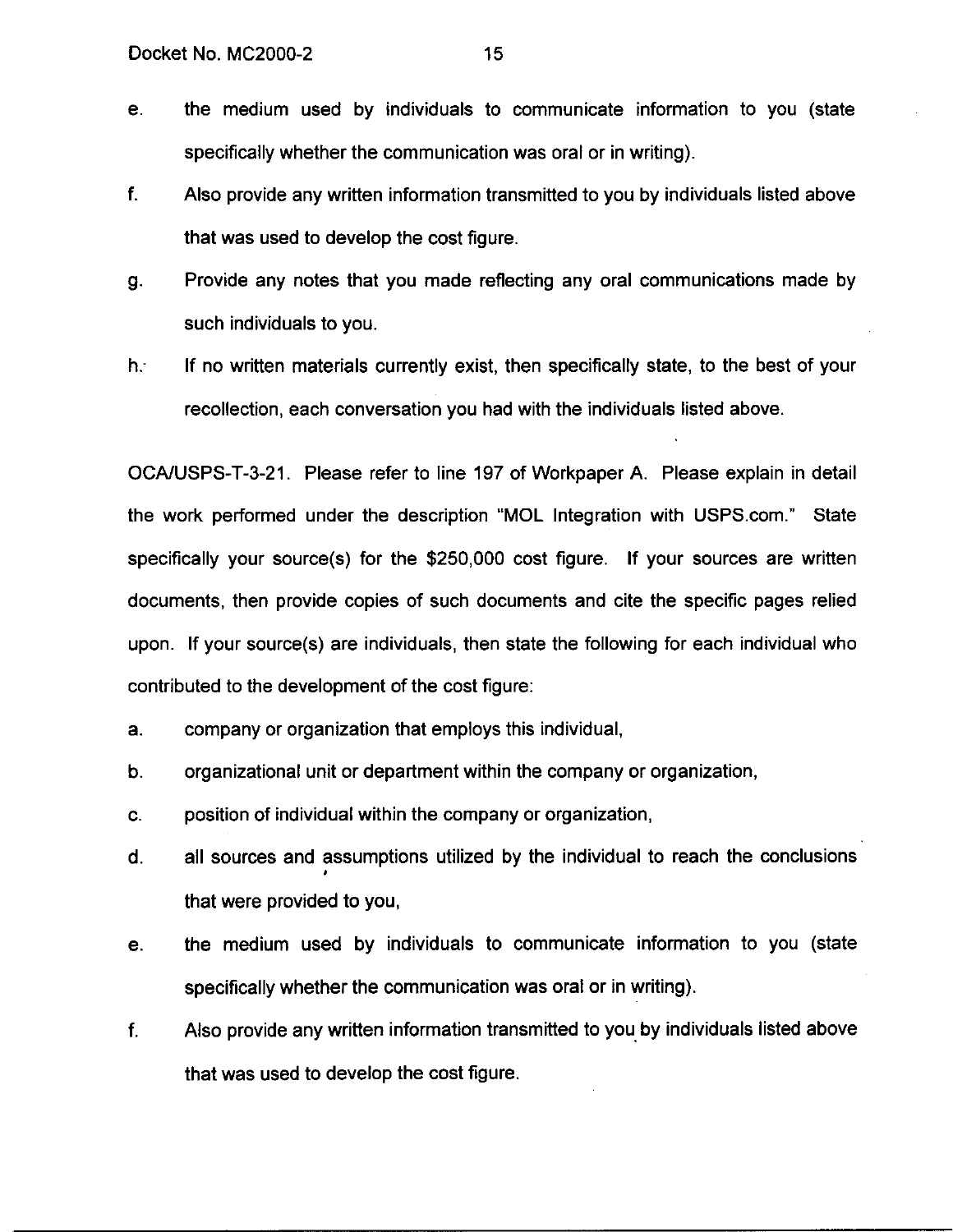- 9. Provide any notes that you made reflecting any oral communications made by such individuals to you.
- h. If no written materials currently exist, then specifically state, to the best of your recollection, each conversation you had with the individuals listed above.

OCAIUSPS-T-3-22. Please refer to the data report for A/PI, FY 2000, Table 3. MOL Development and Coding costs for V2 and V3 are set forth in this table in the amount of \$2,920,485.90. Please explain exactly where and how these costs have been taken into account in your workpapers.

OCA/USPS-T-3-23. Please refer to the data report for A/P2, FY 2000, Table 3. MOL Development and Coding costs for V2 and V3 are set forth in this table in the amount of \$479,023.84. Please explain exactly where and how these costs have been taken into account in your workpapers.

OCA/USPS-T-3-24. Please refer to the data report for A/P13, FY 99, Table 3. MOL Development and Coding costs for V2 and V3 are set forth in this table in the amount of \$607,808.95. Please explain exactly where and how these costs have been taken into account in your workpapers.

OCAWSPS-T-3-25. Please refer to the data report for AIPIO, FY 99, Table 3. MOL Development and Coding costs for V2 and V3 are set forth in this table in the amount of \$242,343.42. Please explain exactly where and how these costs have been taken into account in your workpapers.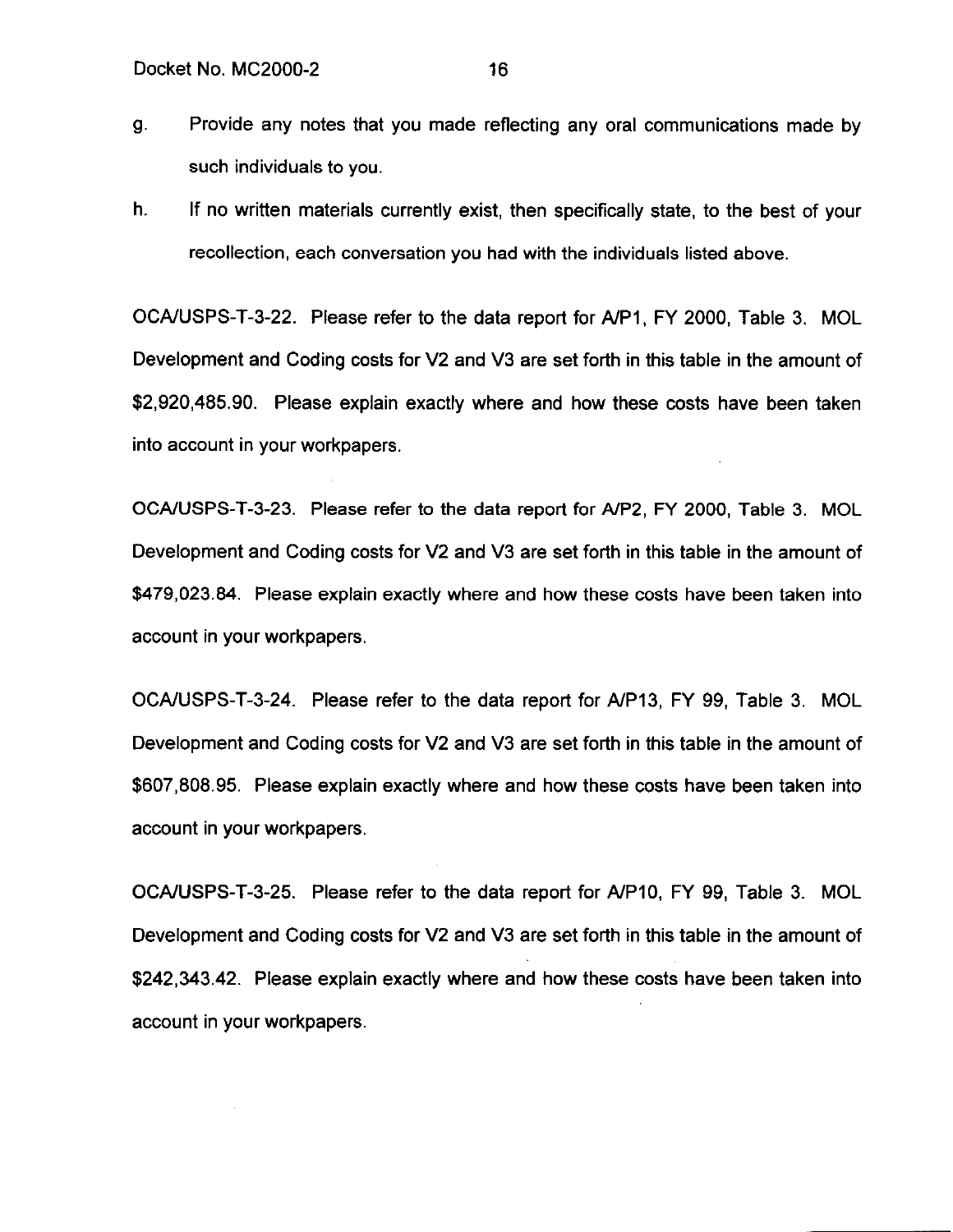OCA/USPS-T-3-26. Please refer to the data report for A/P11, FY 99, Table 3. MOL Development and Coding costs for V2 and V3 are set forth in this table in the amount of \$270,868. Please explain exactly where and how these costs have been taken into account in your workpapers.

OCA/USPS-T-3-27. Please refer to the data report for AIP12, FY 99, Table 3. MOL Development and Coding costs for V2 and V3 are set forth in this table in the amount of \$355,892.63. Please explain exactly where and how these costs have been taken into account in your workpapers.

OCA/USPS-T-3-28. Please refer to the data report for A/P8, FY 99, Table 3. MOL-Specific Development and Coding costs for V2 and V3 are set forth in this table in the amount of \$490,176.34. Please explain exactly where and how these costs have been taken into account in your workpapers.

OCANSPS-T-3-29. Please refer to the data report for A/P8, FY 99, Table 3. Shared Development and Coding costs for V2 and V3 are set forth in this table in the amount of \$414,228.80. Please explain exactly where and how these costs have been taken into account in your workpapers.

OCAIUSPS-T-3-30. Please refer to the data report for A/P9, FY 99, Table 3. MOL-Specific Development and Coding costs for V3 are set forth in this table in the amount of \$241,680.80. Please explain exactly where and how these costs have been taken into account in your workpapers.